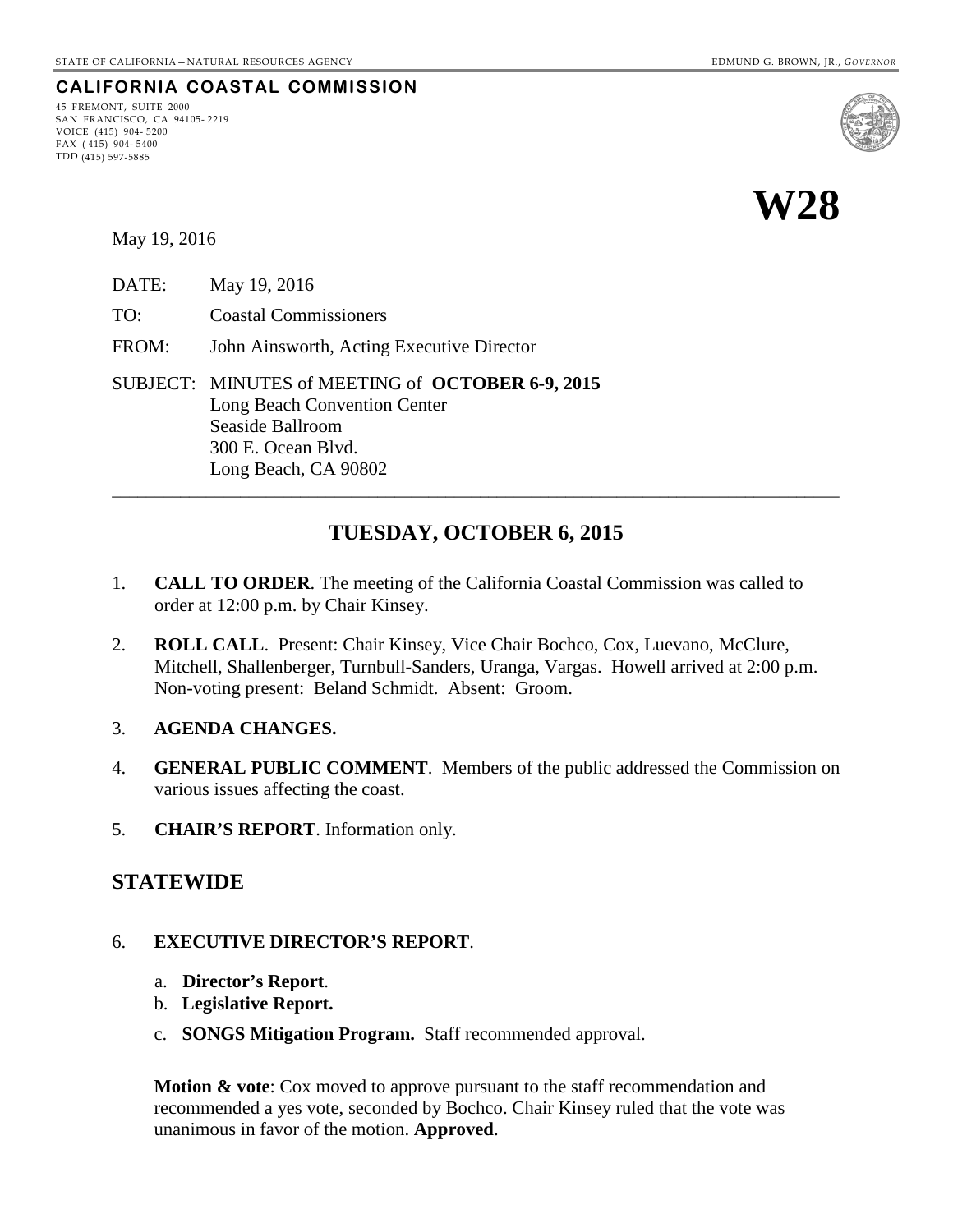# **SOUTH CENTRAL COAST DISTRICT**

- 7. **DEPUTY DIRECTOR'S REPORT**. Report by Deputy Director on permit waivers, emergency permits, immaterial amendments & extensions, LCP matters not requiring public hearings, and on comments from the public. There being no objection, Chair Kinsey ruled that the Commission concurred.
- 8. **CONSENT CALENDAR (removed from Regular Calendar)**. Staff moved one item [**11a**] to the expanded consent calendar and recommended approval with conditions.

**Motion & vote:** Bochco moved to approve pursuant to the staff recommendation and recommended a yes vote, seconded by Cox. Chair Kinsey ruled that the vote was unanimous in favor of the motion. **Approved with conditions.**

### 9. **LOCAL COASTAL PROGRAM (LCP).**

a. **City of Carpinteria LCP Amendment No. LCP-4-CPN-15-0018-1 (Transportation Improvements).** Staff recommended denial as submitted and approval if modified as suggested.

**Motion & vote**: Bochco moved to certify the Land Use Plan as submitted and recommended a no vote, seconded by Uranga. Chair Kinsey ruled that the vote was unanimous in opposition to the motion. **Certification denied as submitted**.

**Motion & vote**: Bochco moved to certify the Land Use Plan if modified as suggested by staff and recommended a yes vote, seconded by Uranga. Chair Kinsey ruled that the vote was unanimous in favor of the motion. **Approved with modifications**.

**Motion & vote:** Bochco moved to reject the Implementation Plan as submitted and recommended a yes vote, seconded by Uranga. Chair Kinsey ruled that the vote was unanimous in favor of the motion. **Certification denied as submitted.**

**Motion & vote:** Bochco moved to certify the Implementation Plan if modified as suggested by staff and recommended a yes vote, seconded by Uranga. Chair Kinsey ruled that the vote was unanimous in favor of the motion. **Approved with modifications**.

#### 10. **NEW APPEAL.**

a. **Appeal No. A-4-MAL-15-0050 (City of Malibu Public Works Department**) Staff recommended that the Commission determine that **Appeal No. A-4-MAL-15-0050** raised no substantial issue on the grounds on which the appeal was filed.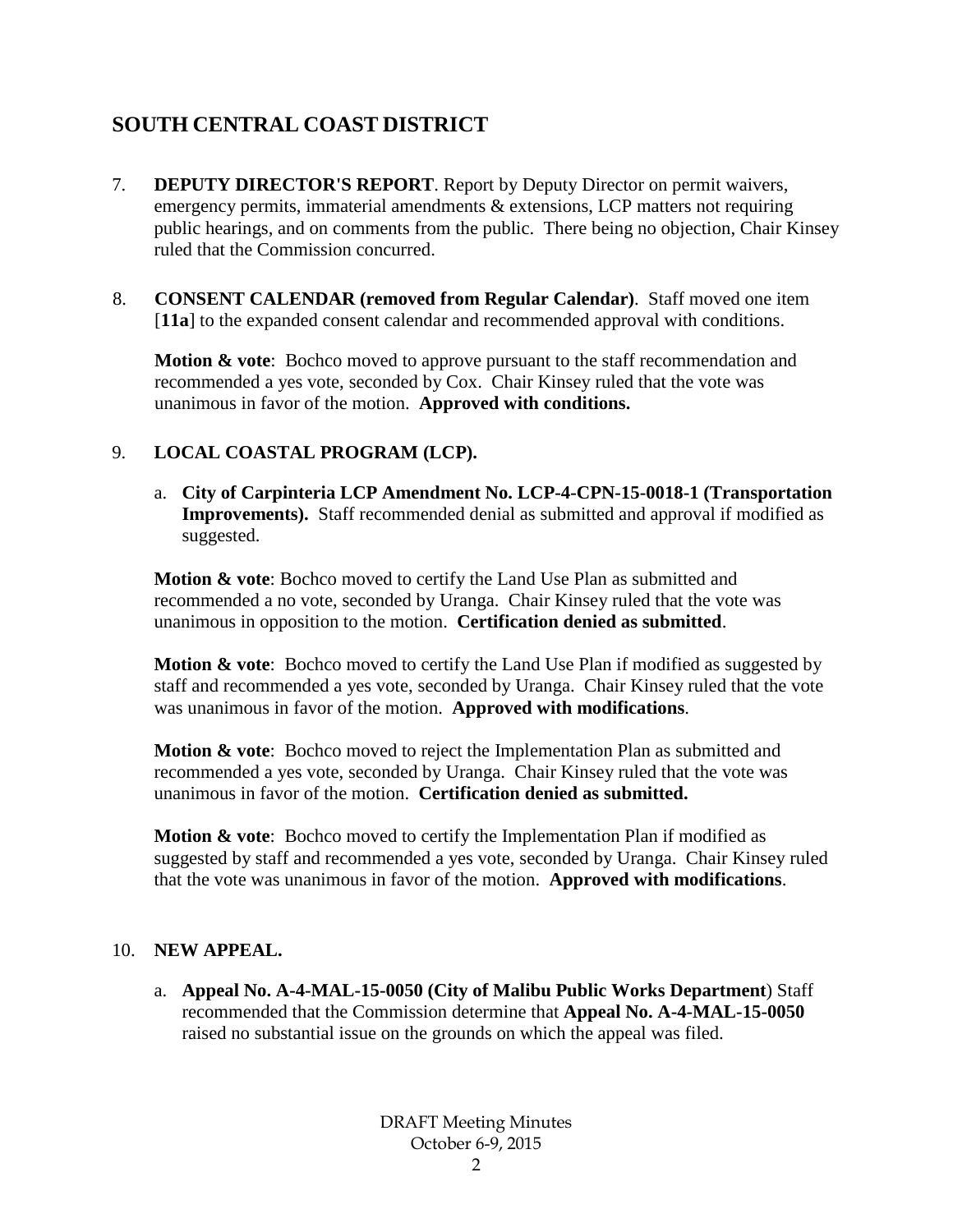**Motion & vote**: Bochco moved to determine that **Appeal No. A-4-MAL-15-0050** raised no substantial issue on the grounds on which the appeal was filed and recommended a yes vote, seconded by Uranga. Chair Kinsey ruled that the vote was unanimous in favor of the motion. **No substantial issue found.**

### 11. **COASTAL PERMIT APPLICATIONS**.

a. **Application No. 4-14-1806 (City of Carpinteria Sand Berm**) Moved by staff to the expanded consent calendar. **Approved with conditions**.

## **ENERGY, OCEAN RESOURCES AND FEDERAL CONSISTENCY**

- 12. **ENERGY, OCEAN RESOURCES and FEDERAL CONSISTENCY**. Report by the Deputy Director on permit waivers, emergency permits, immaterial amendments  $\&$ extensions, negative determinations, matters not requiring public hearings, and status report on offshore oil  $\&$  gas exploration  $\&$  development. There being no objection, Chair Kinsey ruled that the Commission concurred.
- 13. **CONSENT CALENDAR (removed from Regular Calendar)**. Staff moved 2 items [14b, 15b]to the expanded consent calendar and recommended approval with conditions.

**Motion & vote**: Shallenberger moved to approve the consent calendar pursuant to the staff recommendation and recommended a yes vote, seconded by McClure. Chair Kinsey ruled that the vote was unanimous in favor of the motion. **Approved with conditions.**

[*Howell arrived*]

#### 14. **COASTAL PERMIT APPLICATIONS**.

a. **Application No. 9-15-0228 (Southern California Edison Co.**, San Diego Co.) Staff recommended approval with conditions.

**Motion & vote:** Cox moved to approve pursuant to the staff recommendation and recommended a yes vote, seconded by Bochco. Chair Kinsey ruled that the vote was unanimous in favor of the motion. **Approved with conditions**.

b. **Application No. 9-15-0620 (Ellwood Pipeline, Inc.,** Goleta) Moved by staff to the expanded consent calendar. **Approved with conditions.**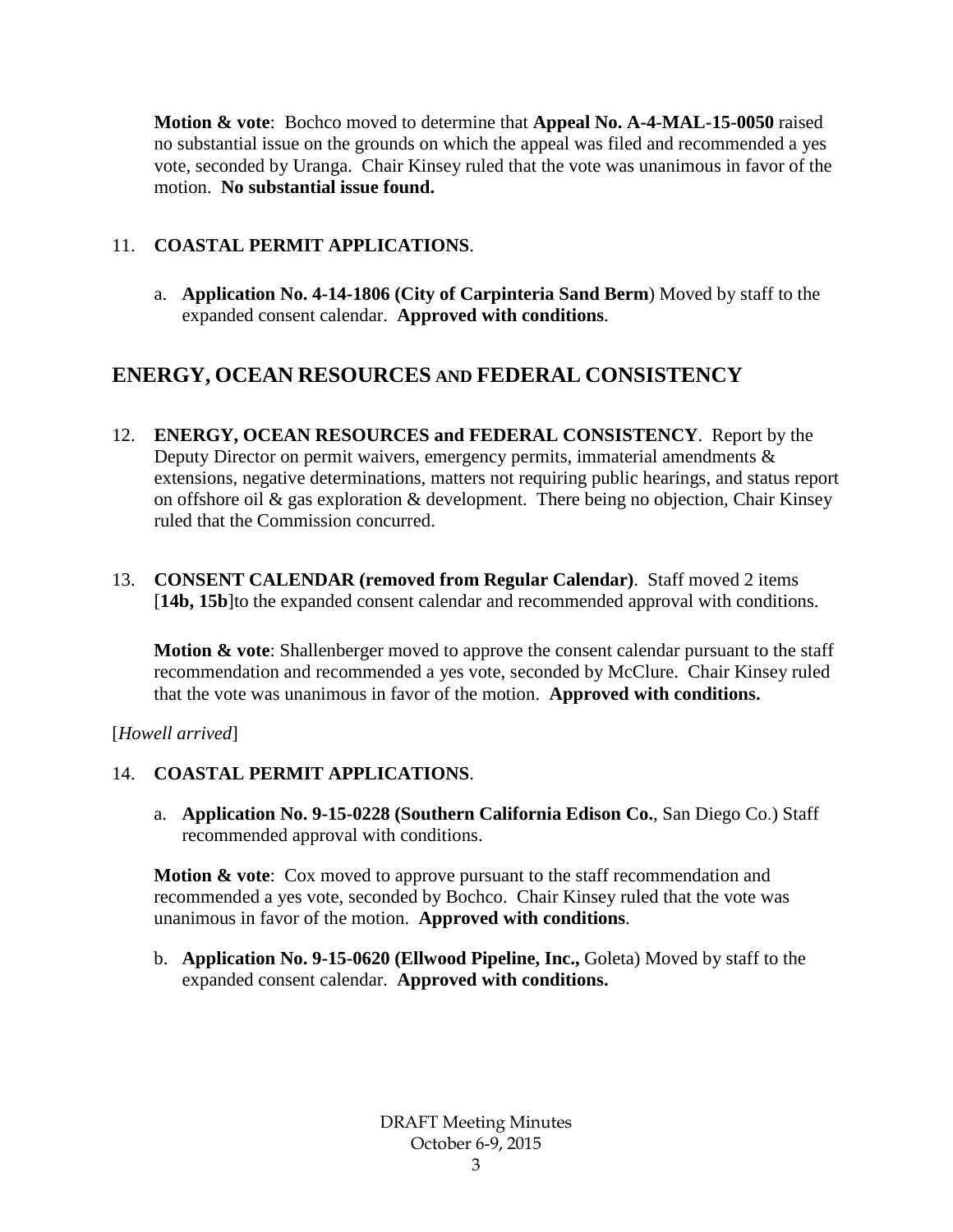#### 15. **PERMIT AMENDMENTS**.

a. **Permit No. 9-14-1735-A1 and A-3-MRA-14-0050-A1 (California American Water Company,** Marina) Staff recommended approval with conditions.

**Motion & vote:** Shallenberger moved to approve amendment application 9-14-1735-A1 pursuant to the staff recommendation and recommended a yes vote, seconded by Howell. Chair Kinsey ruled that the vote was unanimous in favor of the motion. **Approved with conditions.**

**Motion & vote:** Shallenberger moved to approve amendment application A-3-MRA-14- 0050-A1 pursuant to the staff recommendation and recommended a yes vote, seconded by Howell. Chair Kinsey ruled that the vote was unanimous in favor of the motion. **Approved with conditions.**

b. **Permit No. E-85-010-A3 (Freeport McMoRan Oil & Gas**, Santa Barbara Co.) Moved by staff to the expanded consent calendar. **Approved with conditions.**

### 16. **FEDERAL CONSISTENCY.**

a. **CC-0003-15 (SANDAG,** San Diego) [**POSTPONED**]

## **NORTH COAST DISTRICT**

- 17. **DEPUTY DIRECTOR'S REPORT**. Report by Deputy Director on permit waivers, emergency permits, immaterial amendments & extensions, LCP matters not requiring public hearings, and on comments from the public. There being no objection, Chair Kinsey ruled that the Commission concurred.
- 18. **CONSENT CALENDAR (removed from Regular Calendar)**. None.

## **STATEWIDE**

19. **APPROVAL OF MINUTES**. The minutes of September 9-10, 2015 were approved as written.

**Motion & vote**: Shallenberger moved to approve the minutes and recommended a yes vote, seconded by Howell. Chair Kinsey ruled that the vote was unanimous in favor of the motion. **Approved**.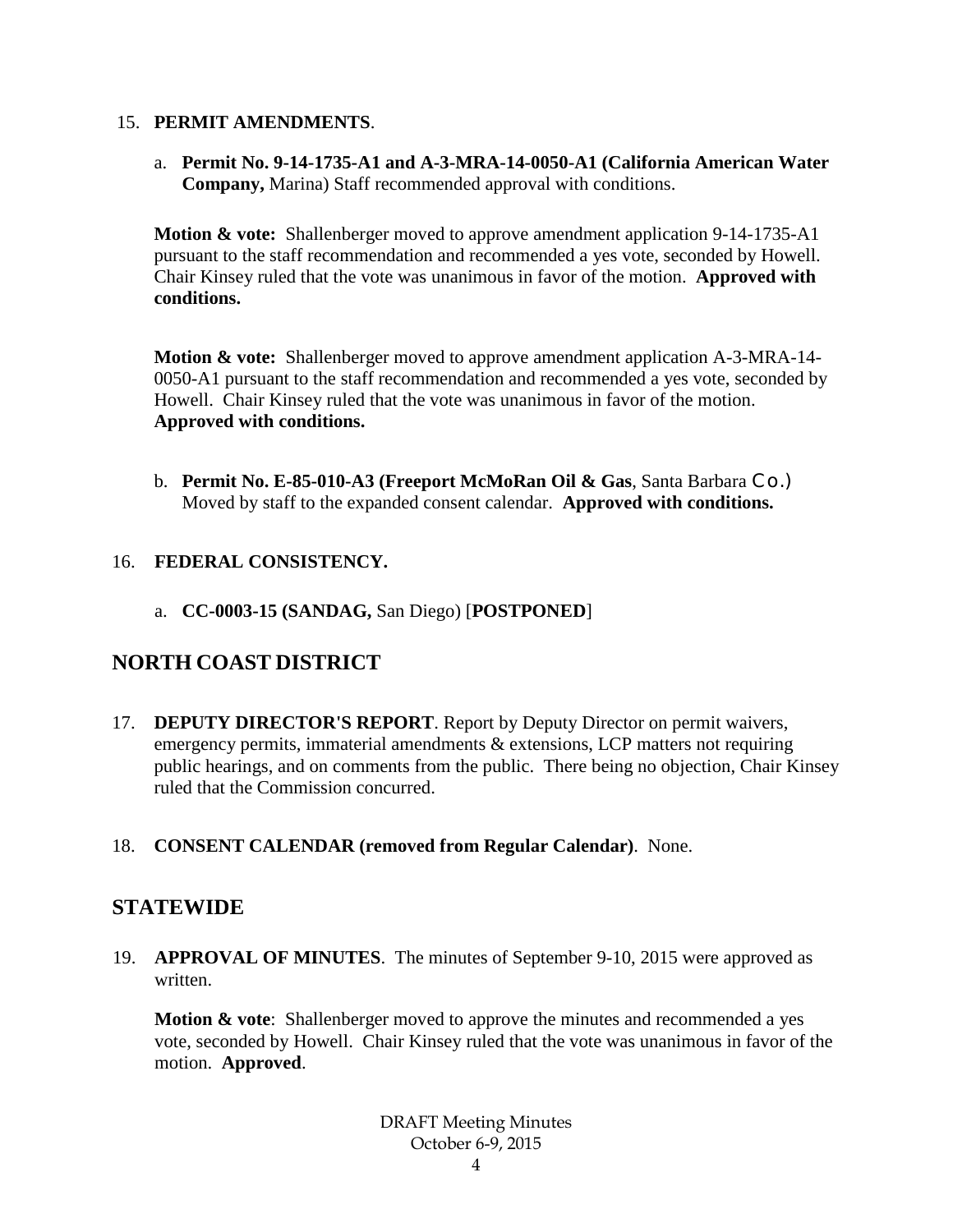- 20. **COMMISSIONERS' REPORTS**. None.
- 21. **CONSERVANCY REPORT**. Information only.
- 22. **SANTA MONICA MOUNTAINS CONSERVANCY REPORT**. None.
- 23. **SANTA MONICA BAY RESTORATION REPORT**. None.
- 24. **DEPUTY ATTORNEY GENERAL'S REPORT**. Information only.

The Commission recessed for the day at 5:35 p.m.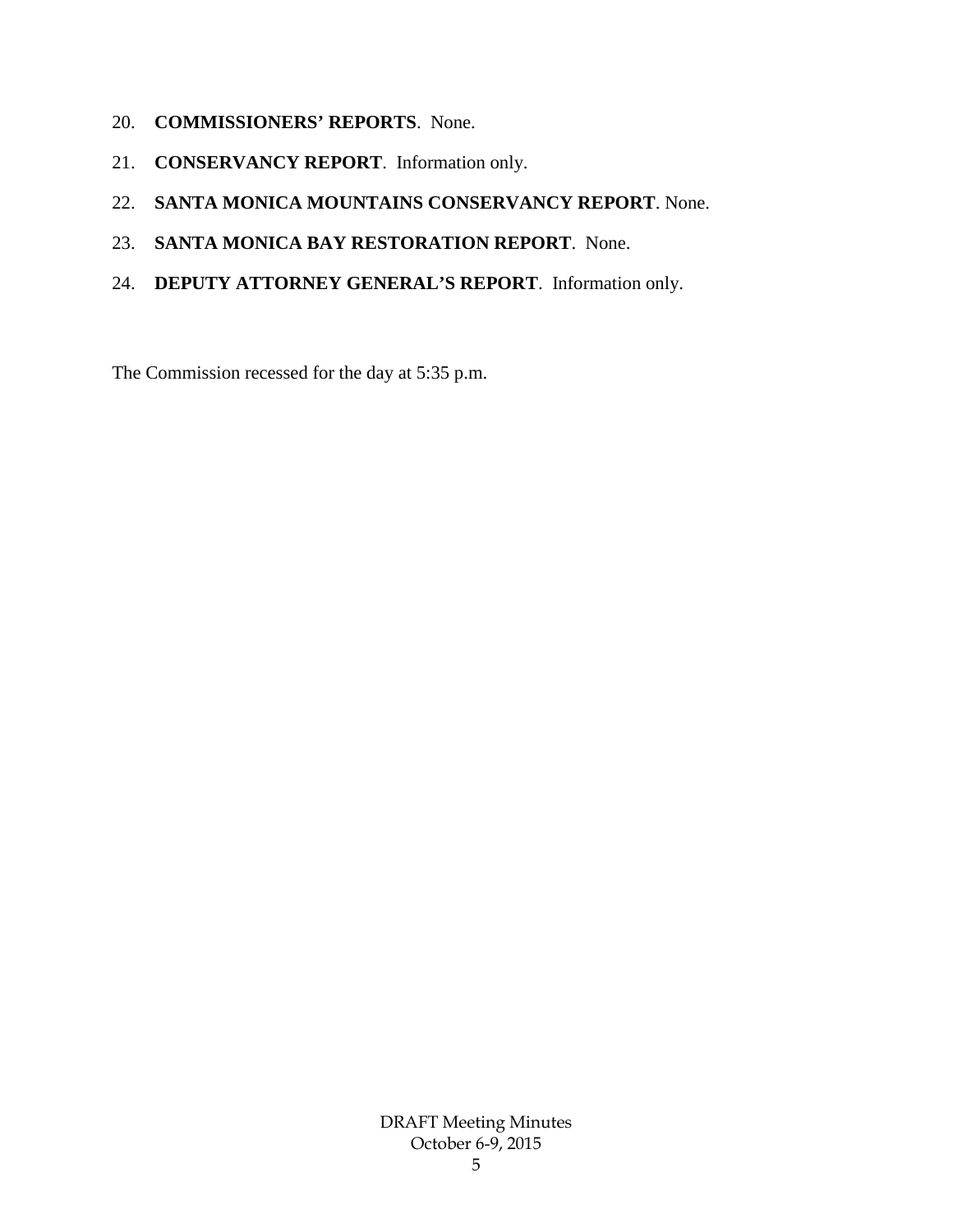### **WEDNESDAY, OCTOBER 7, 2015**

- 1. **CALL TO ORDER**. The meeting of the California Coastal Commission was called to order at 9:00 a.m. by Chair Kinsey.
- 2. **ROLL CALL**. Present: Chair Kinsey, Vice Chair Bochco, Cox, Groom, McClure, Mitchell, Shallenberger, Turnbull-Sanders, Uranga. Howell, Luevano, Vargas arrived at..

Non-voting present: Beland, Schmidt

#### 3. **AGENDA CHANGES.**

4. **GENERAL PUBLIC COMMENT**. Members of the public addressed the Commission on various issues affecting the coast.

## **SOUTH COAST DISTRICT (ORANGE COUNTY)**

- 5. **ADMINISTRATIVE CALENDAR**. Staff recommended that the Commission concur with the Executive Director's determination. There being no objection, Chair Kinsey ruled that the Commission concurred.
	- a. **Application No. 5-15-0635 (Soliman,** Huntington Beach)
	- b. **Application No. 5-15-0743 (RREG Investments, LLC,** Newport Beach)

## **SOUTH COAST DISTRICT (ORANGE COUNTY)**

- 6. **DEPUTY DIRECTOR'S REPORT FOR ORANGE COUNTY**. Report by Deputy Director on permit waivers, emergency permits, immaterial amendments & extensions, LCP matters not requiring public hearings, and on comments from the public. There being no objection, Chair Kinsey ruled that the Commission concurred.
- 7. **CONSENT CALENDAR (removed from Regular Calendar)**. Staff moved one item [**9c**] to the expanded consent calendar and recommended approval with conditions.

**Motion & vote:** Cox moved to approve pursuant to the staff recommendation and recommended a yes vote, seconded by Uranga. Chair Kinsey ruled that the vote was unanimous in favor of the motion. **Approved with conditions.**

#### 8. **LOCAL COASTAL PROGRAMS (LCPs).**

[*Luevano arrived*]

a. **City of Newport Beach LCP Amendment No. LCP-5-NPB-14-0831-3 (Lido House Hotel).** Staff recommended denial as submitted and approval if modified as suggested.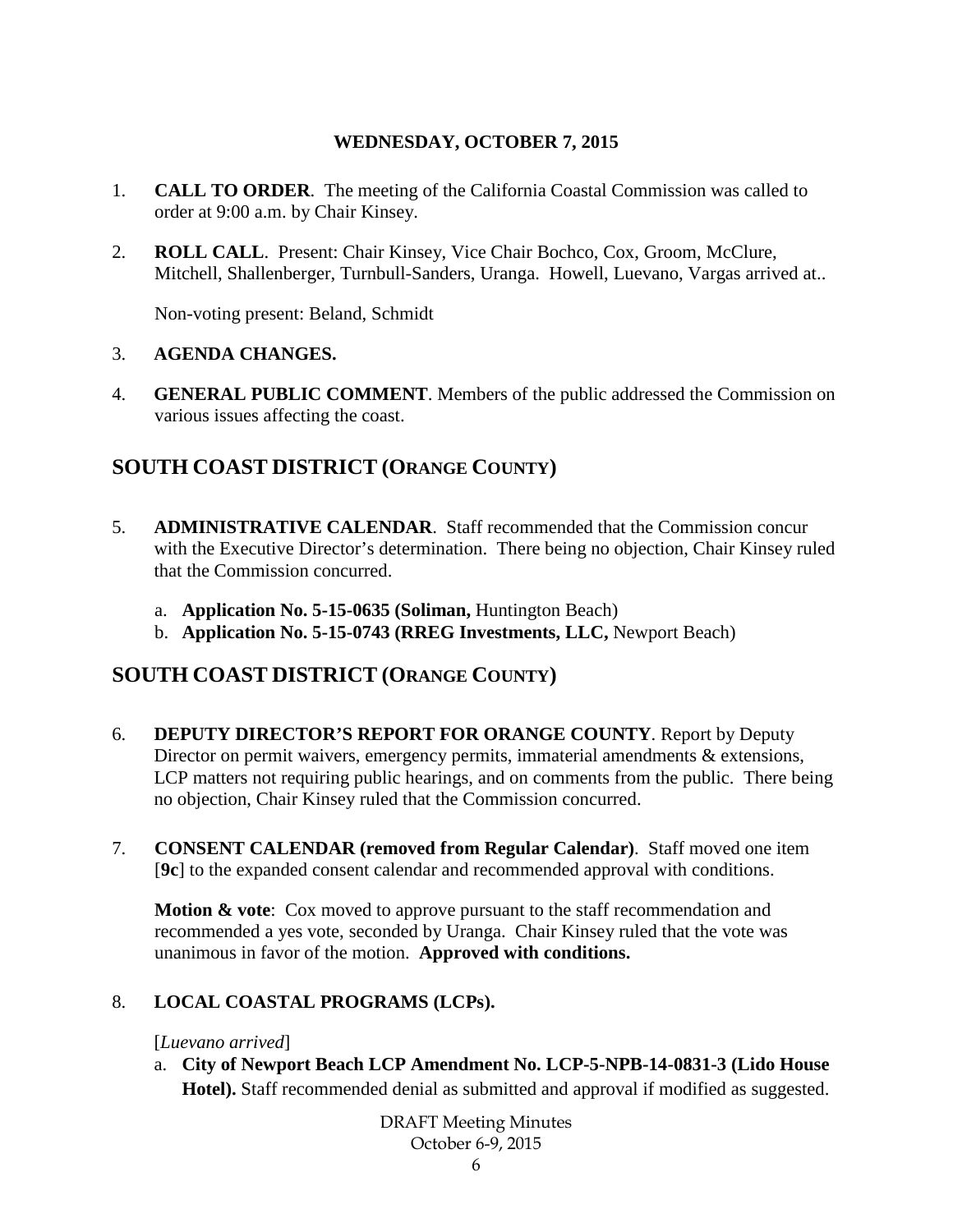**Motion & vote:** Vargas moved to certify the Land Use Plan as submitted and recommended a no vote, seconded by Mitchell. Chair Kinsey ruled that the vote was unanimous in opposition to the motion. Certification denied.

**Motion & vote**: Vargas moved to certify the Land Use Plan if modified as suggested and recommended a yes vote, seconded by Mitchell. Chair Kinsey ruled that the vote was unanimous in favor of the motion. **Approved with modifications.**

#### 9. **COASTAL PERMIT APPLICATIONS**.

a. **Application No. 5-14-1785 (Lido House Hotel/RD Olson Development,** Newport Beach) Staff recommended approval with conditions.

**Motion & vote:** Vargas moved to approve pursuant to the staff recommendation and recommended a yes vote, seconded by Mitchell.

**Amending motion & vote**: Shallenberger moved to require the applicant to pay for the proposed outdoor youth educational program for the life of the project and recommended a yes vote, seconded Uranga. The roll call vote was 6 in favor (Groom, Howell, Luevano, McClure, Shallenberger, Uranga) and 6 opposed (Bochco, Cox, Mitchell, Turnbull-Sanders, Vargas, Kinsey). **Failed**.

**Vote on main motion**: The roll call vote was 10 in favor (Bochco, Cox, Groom, Luevano, Mitchell, Shallenberger, Turnbull-Sanders, Uranga, Vargas, Kinsey) and 2 opposed (Howell, McClure). **Approved with conditons.**

[*Item 9b was trailed until after item 12a and heard after the lunch break*]

- c. **Application No. A-5-LGB-14-0027 (MSSK Ventures, LLC,** Laguna Beach) Moved by staff to the expanded consent calendar. **Approved with conditions.**
- d. **Application No. 5-15-0060 (86 Linda Isle, LLC,** Newport Beach) Staff recommended approval with conditions.

**Motion & vote**: Bochco moved to approve pursuant to the staff recommendation and recommended a yes vote, seconded by Groom. Chair Kinsey ruled that the vote was unanimous in favor of the motion. **Approved with conditions**.

## **CENTRAL COAST DISTRICT**

10. **DEPUTY DIRECTOR'S REPORT**. Report by Deputy Director on permit waivers, emergency permits, immaterial amendments & extensions, LCP matters not requiring public hearings, and on comments from the public. There being no objection, Chair Kinsey ruled that the Commission concurred.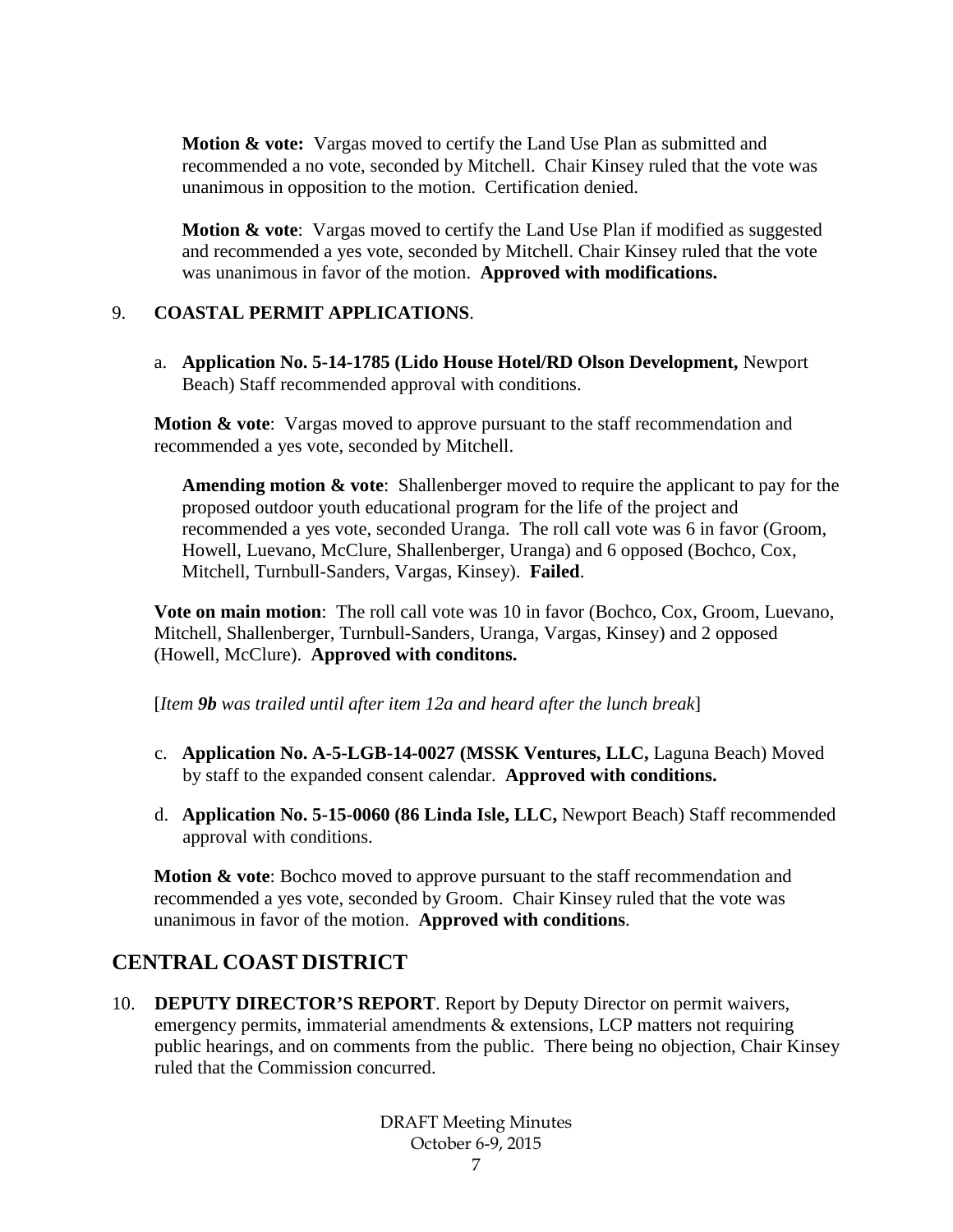#### 11. **CONSENT CALENDAR (removed from Regular Calendar)**. None.

#### 12. **LOCAL COASTAL PROGRAMS (LCPs).**

a. **Monterey County LCP Amendment No. LCP-3-MCO-15-0022-1 (Housing Update).** Staff recommended approval as submitted.

**Motion & vote**: Groom moved to certify the Land Use Plan as submitted and recommended a yes vote, seconded by Howell. Chair Kinsey ruled that the vote was unanimous in favor of the motion. **Approved as submitted.**

**Motion & vote**: Groom moved to reject the Implementation Plan as submitted and recommended a yes vote, seconded by Howell. Chair Kinsey ruled that the vote was unanimous in favor of the motion. **Certification denied as submitted**.

**Motion & vote:** Groom moved to certify the Implementation Plan if modified as suggested and recommended a yes vote, seconded by Howell. Chair Kinsey ruled that the vote was unanimous in favor of the motion. **Approved with modifications**.

#### **LUNCH RECESS.**

#### 9. **COASTAL PERMIT APPLICATIONS**.

b. **Application No. 5-13-032 (Newport Banning Ranch, LLC,** Newport Beach) Staff recommended denial.

**Closed Session.** The Commission met in closed session to discuss its significant exposure to litigation regarding this item.

**Motion & vote**: Shallenberger moved to approve pursuant to the staff recommendation and recommended a no vote, seconded by Bochco. **[Motion withdrawn]**

**Motion & vote:** Vargas moved to continue the matter and recommended a yes vote, seconded by Uranga. Chair Kinsey ruled that the vote was unanimous in favor of the motion. **Continued**.

#### 13. **NEW APPEALS**.

- a. **Appeal No. A-3-SCO-15-0056 (Singer,** Santa Cruz Co.) [**Appeal rescinded**]
- b. **Appeal No. A-3-PSB-15-0037 (Nexus Development Corp/Pismo Beach Hotel,**  Pismo Beach) **[POSTPONED]**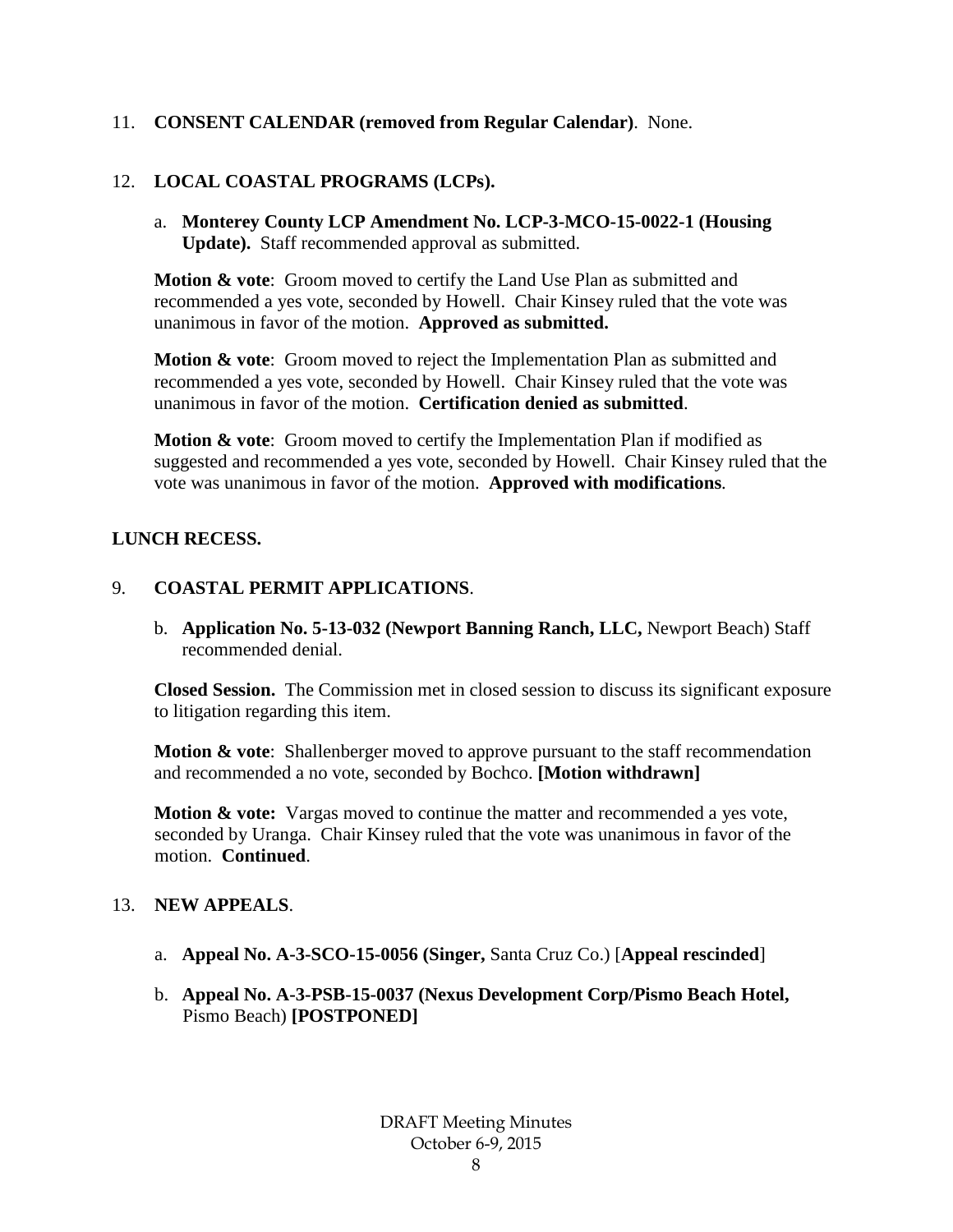## 14. **COASTAL PERMIT APPLICATIONS**.

### a. **Application No. A-3-PSB-14-0057 (Silver Shoals Investors LLC,** Pismo Beach) [**POSTPONED**]

The Commission recessed for the day at 9:25 p.m.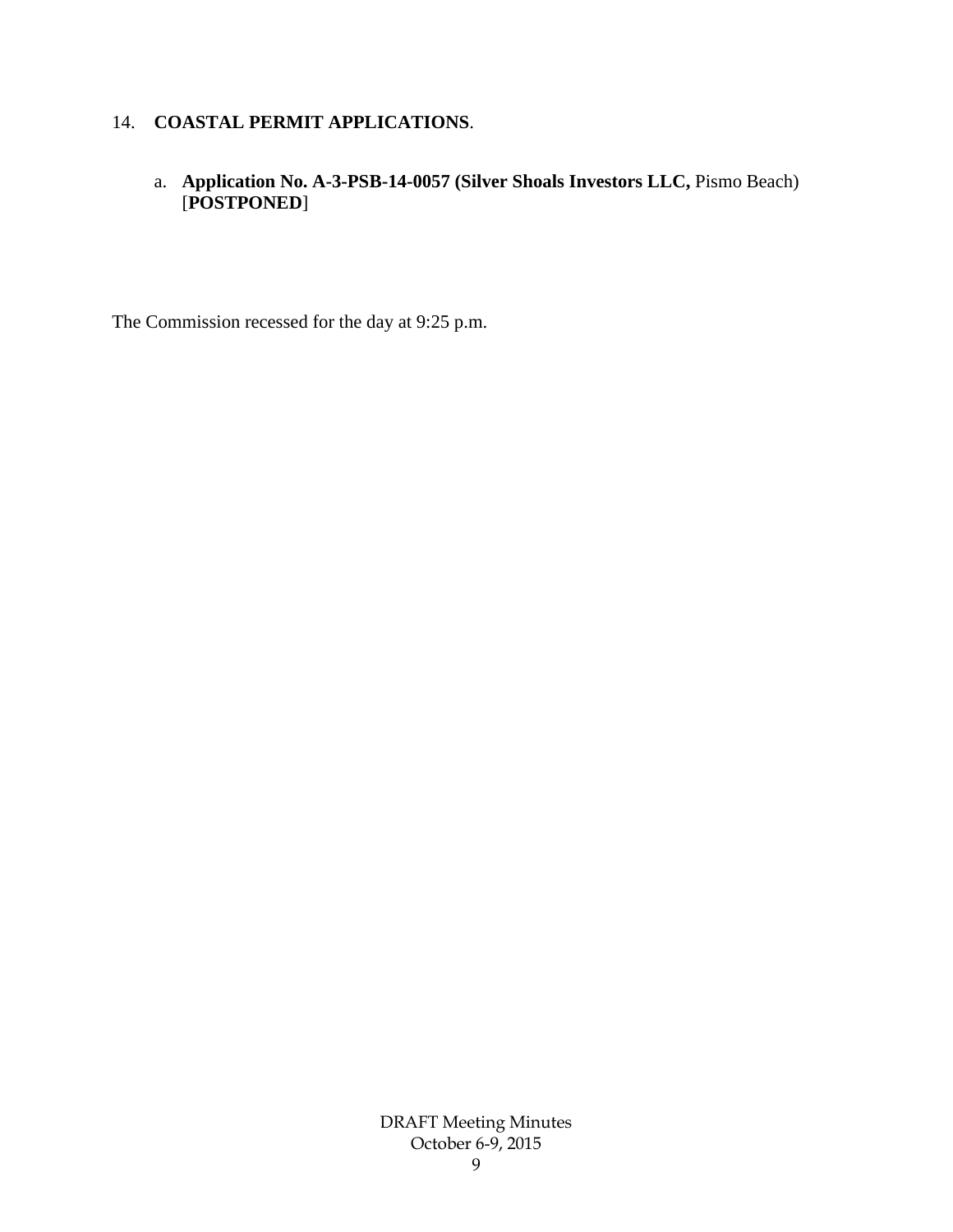## **THURSDAY, OCTOBER 8, 2015**

- 1. **CALL TO ORDER**. The meeting of the California Coastal Commission was called to order at 9:00 a.m. by Chair Kinsey
- 2. **ROLL CALL**. Present: Chair Kinsey, Vice Chair Bochco, Cox, Groom, Howell, Luevano, McClure, Mitchell, Shallenberger, Turnbull-Sanders, Uranga, Vargas.

Non-voting Present: Gibson, Lucchesi

#### 3. **AGENDA CHANGES.**

4. **GENERAL PUBLIC COMMENT**. Members of the public addressed the Commission on various issues affecting the coast.

## **SAN DIEGO COAST DISTRICT**

- 5. **CONSENT CALENDAR**.
	- a. **Application No. 6-15-1205 (Kotz**, San Diego)
	- **Motion & vote:** Cox moved to approve pursuant to the staff recommendation and recommended a yes vote, seconded by Uranga. Chair Kinsey ruled that the vote was unanimous in favor of the motion. **Approved with conditions.**

## **NORTH CENTRAL COAST DISTRICT**

- 6. **DEPUTY DIRECTOR'S REPORT**. Report by Deputy Director on permit waivers, emergency permits, immaterial amendments & extensions, LCP matters not requiring public hearings, and on comments from the public. De minimis waiver 2-15-1200-W and immaterial amendment 2-06-017-A2 were removed from the Report. There being no objection, Chair Kinsey ruled that the Commission concurred with the remainder of the Report.
- 7. **CONSENT CALENDAR (removed from Regular Calendar)**. None.

#### 8. **LOCAL COASTAL PROGRAMS (LCPs).**

a. **City of Half Moon Bay LCP Amendment No. LCP-2-HMB-14-0845-2. (Certification Review).** Staff recommend that the Commission concur with the Executive Director's determination.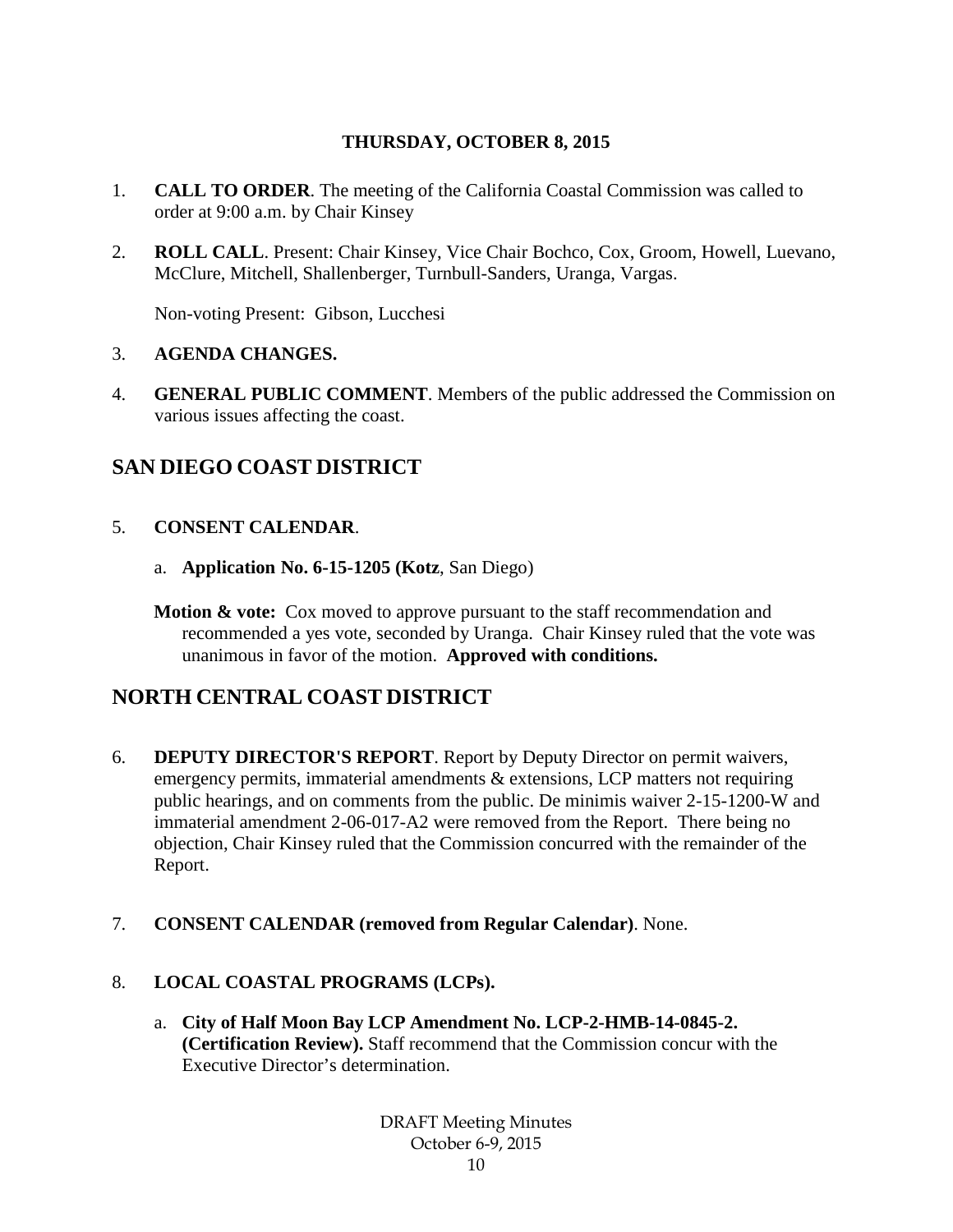**Motion & vote**: Groom moved to concur and recommended a yes vote, seconded by Howell. Chair Kinsey ruled that the vote was unanimous in favor of the motion. **Approved.**

#### 9. **NEW APPEALS**.

## a. **Appeal No.A-2-MAR-15-0057 (Schow,** Marin Co.) [**POSTPONED**]

## **SAN DIEGO COAST DISTRICT**

- 10. **DEPUTY DIRECTOR'S REPORT**. Report by Deputy Director on permit waivers, emergency permits, immaterial amendments & extensions, LCP matters not requiring public hearings, and on comments from the public. There being no objection, Chair Kinsey ruled that the Commission concurred.
- 11. **CONSENT CALENDAR (removed from Regular Calendar)**. None.

### 12. **NEW APPEALS**.

a. **Appeal No. A-6-CII-15-0039 (Nolan**, Carlsbad) Staff recommended that the Commission determine the appeal raised substantial issue on the grounds on which the appeal was filed. There being no objection, Chair Kinsey ruled that the Comission found substantial issue and opened the de novo hearing. Staff recommended approval with conditions.

**Motion & vote:** Cox moved to approve pursuant to the staff recommendation and recommended a yes vote, seconded by Bochco. Chair Kinsey ruled that the vote was unanimous in favor of the motion. **Approved with conditions.** 

## 13. **REVOCATION**.

a. **Revocation Request No. 6-11-044-REV (San Diego South Mission Beach Lifeguard Station**) Staff recommended denial of the revocation request.

**Motion & vote:** Cox moved to grant the revocation request and recommended a no vote, seconded by McClure. Chair Kinsey ruled that the vote was unaninmous in opposition to the motion. **Revocation Request denied.**

## 14. **COASTAL PERMIT APPLICATIONS**.

a. **Application No. 6-15-0424 (SeaWorld Orca Enclosure Expansion,** San Diego) Staff recommended approval with conditions. The applicant agreed to include a cap of 15 killer whales in the project description.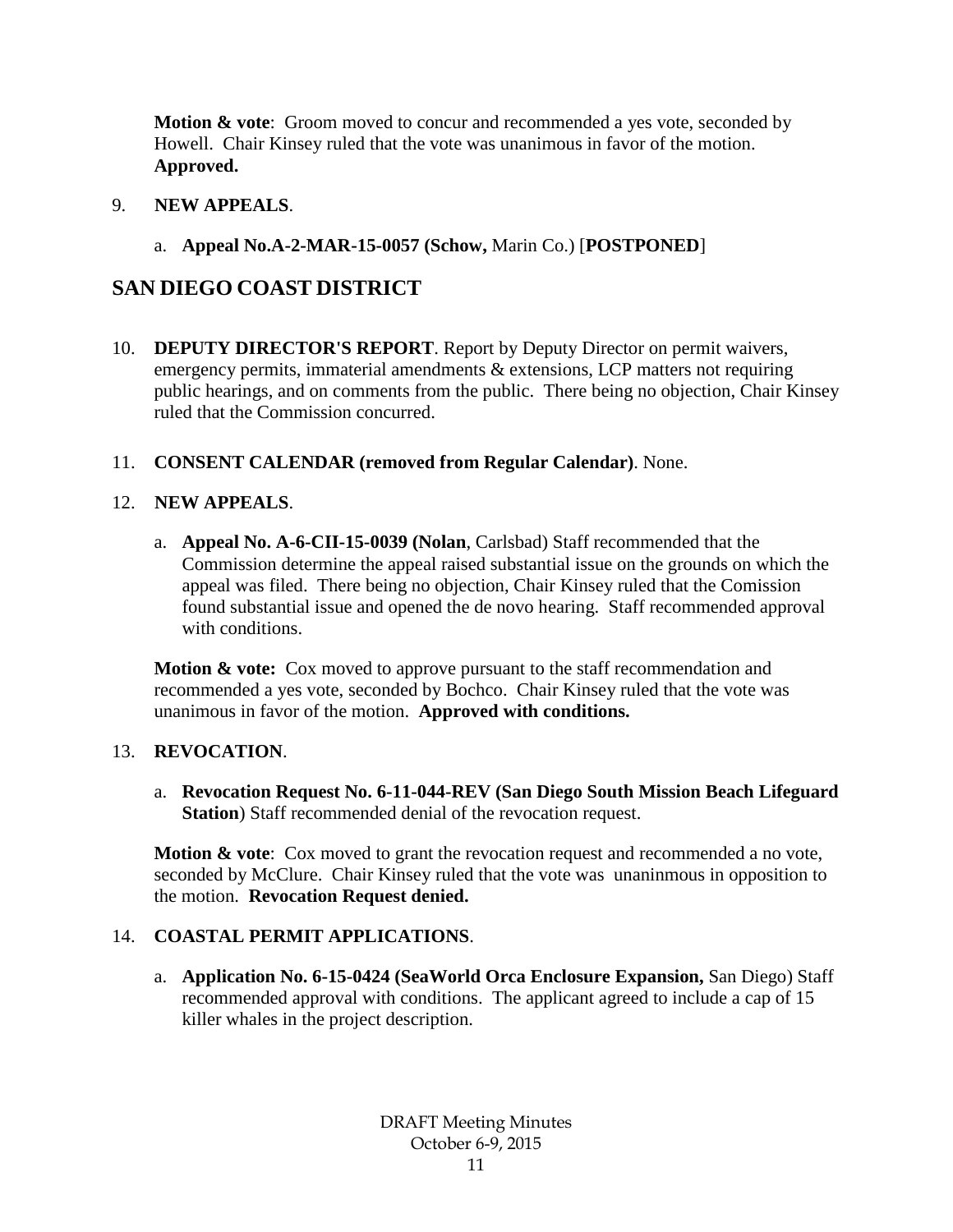**Closed Session.** The Commission received litigation information and advice regarding the following matters:

*AES Southland Development LLC et al. v. CCC Marina Coast Water District v. CCC (California American Water Co., RPI) Aqualegacy Development LLC v. CCC et al.*

*City of Dana point v. CCC (Dana Point Headlands LLC, RPI)* 

*The Commission also discussed its significant exposure to litigation regarding the SeaWorld application.* 

**Motion**: Cox moved to approve pursuant to the staff recommendation and recommended a yes vote, seconded by Bochco.

**Amending motion & vote**: Bochco moved to amend Condition No. 1 to prohibit the captive breeding or artificial insemination of killer whales and to prohibit the sale, trade, or transfer of any captive killer whales except to the extent such sale, trade, or transfer is authorized by a take permit issued pursuant to the Marine Mammal Protection Act and recommended a yes vote, seconded by Shallenberger. The roll call vote was 11 in favor (Bochco, Groom, Howell, Luevano, McClure, Mitchell, Shallenberger, Uranga, Vargas, Kinsey) and one opposed (Cox). **Approved**.

**Vote on main motion**: The roll call vote was unanimous in favor of the motion as amended. **Approved with conditions**.

The Commission recessed for the day at 6:45 p.m.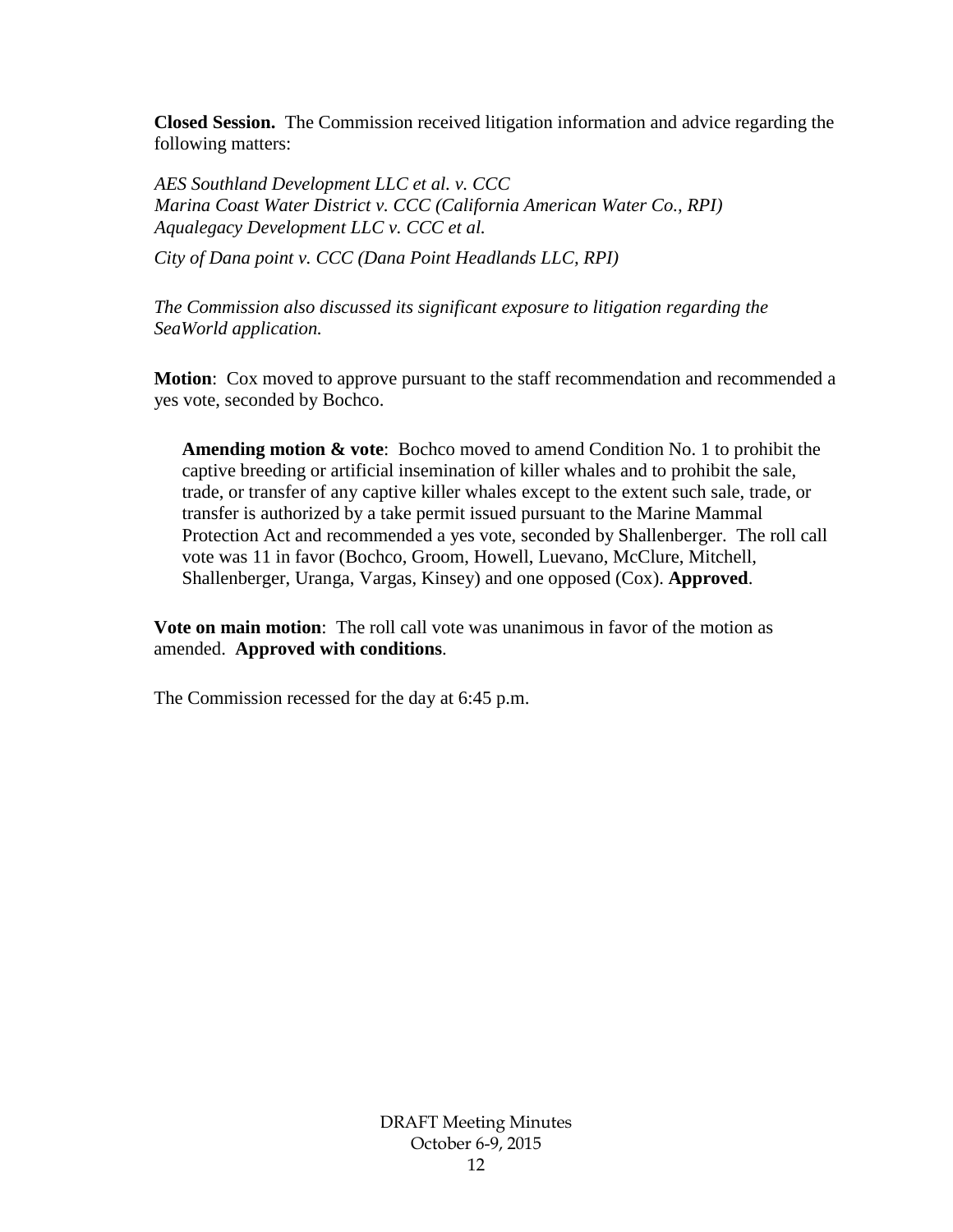### **FRIDAY, OCTOBER 9, 2015**

- 1. **CALL TO ORDER**. The meeting of the California Coastal Commission was called to order at 9:00 a.m. by Chair Kinsey.
- 2. **ROLL CALL**. Present: Chair Kinsey, Vice Chair Bochco, Cox, Groom, Luevano, McClure, Mitchell, Shallenberger, Turnbull-Sanders, Uranga, Howell. Vargas arrived at

Non-voting Present: Gibson, Lucchesi

### 3. **AGENDA CHANGES.**

4. **GENERAL PUBLIC COMMENT**. Members of the public addressed the Commission on various issues affecting the coast.

## **SOUTH COAST DISTRICT (LOS ANGELES COUNTY)**

- 5. **ADMINISTRATIVE CALENDAR**. Staff recommended that the Commission concur with the Executive Director's determination. There being no objection, Chair Kinsey ruled that the Commission concurred.
	- a. **Application No. 5-15-0470 (Boll,** Long Beach)
	- b. **Application No. 5-15-1307 (SLC Gemstone LLC,** Venice, Los Angeles)
- 6. **CONSENT CALENDAR**. Staff recommended approval of the consent calendar with conditions.

**Motion & vote:** Bochco moved to approve pursuant to the staff recommendation and recommended a yes vote.Chair Kinsey ruled that the vote was unanimous in favor of the motion. **Approved with conditions.**

- a. **Application No. 5-15-0919 (City of Long Beach Commercial Sewage Pump-out System**)
- b. **Application No. 5-15-1026 (Los Angeles County Flood Control District (LACFCD),** Long Beach)
- c. **Application No. 5-15-1028 (Los Angeles County Flood Control District (LACFCD)** Los Angeles)
- d. **Application No. 5-15-1029 (Los Angeles County Flood Control District (LACFCD),** Los Angeles)
- e. **Application No. 5-15-1046 (Los Angeles County Flood Control District (LACFCD),** Long Beach)
- f. **Application No. 5-15-1064 (Los Angeles County Flood Control District (LACFCD),** Los Angeles Co.)
- g. **Application No. 5-15-1065 (Los Angeles County Flood Control District (LACFCD),** Los Angeles Co.)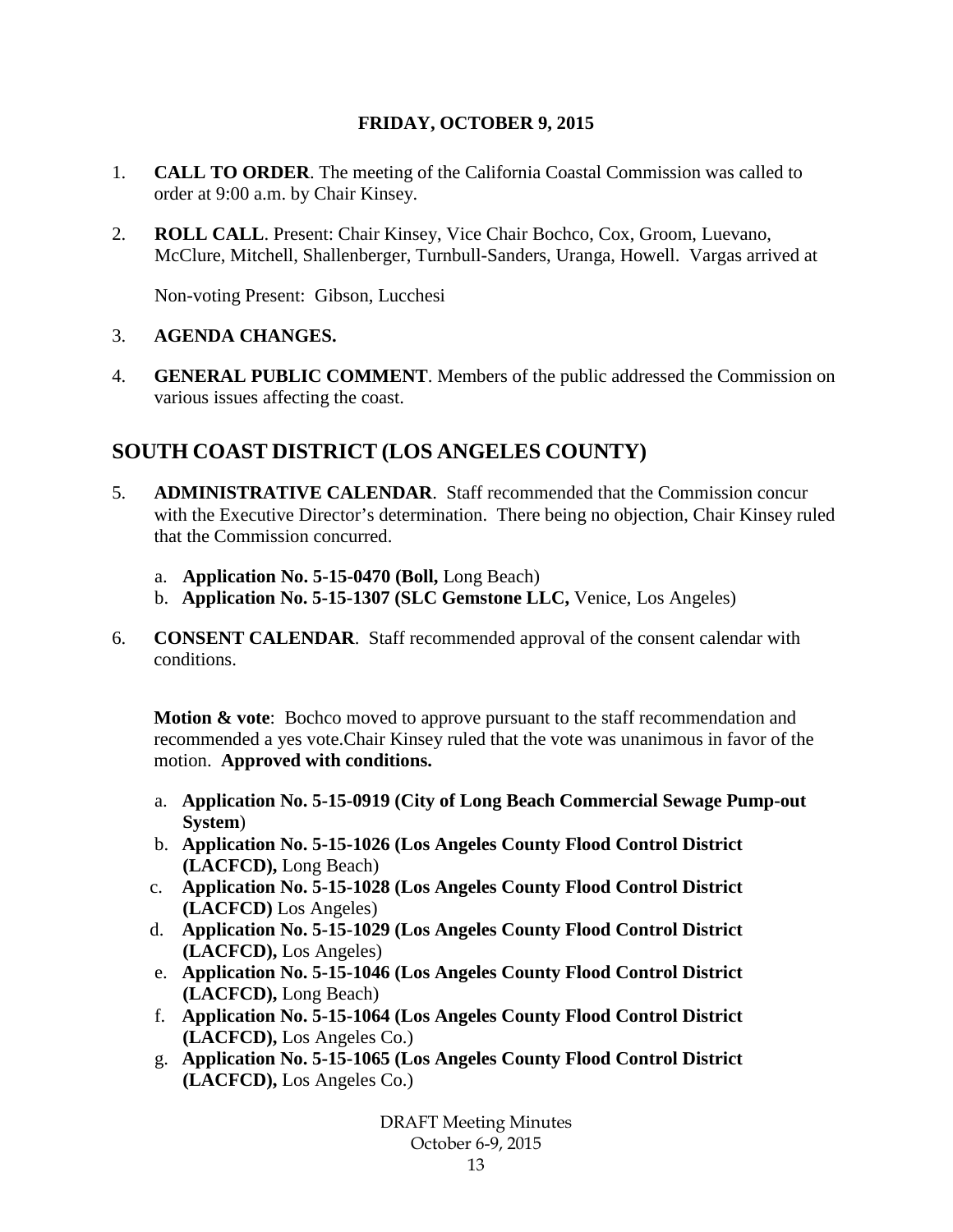# **SOUTH CENTRAL COAST DISTRICT**

## 7. **CONSENT CALENDAR (removed from Regular Calendar)**. None.

[*Pestor arrived; Shallenberger departed*]

## 8. **COASTAL PERMIT APPLICATIONS**.

a. **Application No. 4-15-0390 (Broad Beach Geologic Hazard Abatement District**, Malibu) Staff recommended approval with conditions.

**Motion & vote**: Mitchell moved to approve pursuant to the staff recommendation and recommended a yes vote, seconded by Vargas.

**Amending motion & vote**: Mitchell moved to extend the deadline proposed by staff for completion of a septic conversion study from two years to three years from Commission action on the permit, to allow the revetment to be located in the applicant's proposed location, and to provide that the springing license for lateral access required pursuant to Special Condition 14 becomes effective only if the Executive Director determines that during any five-year period three of the annual reports required pursuant to Special Condition 4.C.6 demonstrate that less than 10 feet of dry sandy beach seaward of the revetment has ever been available for public use and recommended a yes vote, seconded byUranga. The roll call vote was 7 in favor (Bochco, Cox, Howell, Mitchell, Turnbull-Sanders, Uranga, Vargas) and 5 opposed (Groom, Luevano, McClure, Pestor, Kinsey). **Approved**.

**Vote on main motion**: The roll call vote was 7 in favor (Cox, Howell, Mitchell, Turnbull-Sanders, Uranga, Vargas, Bochco) and 5 opposed (Pestor, Groom, Luevano, McClure, Kinsey). **Approved with conditions.**

# **SOUTH COAST DISTRICT (LOS ANGELES COUNTY)**

- 9. **DEPUTY DIRECTOR'S REPORT FOR LOS ANGELES COUNTY**. Report by Deputy Director on permit waivers, emergency permits, immaterial amendments & extensions, LCP matters not requiring public hearings, and on comments from the public. There being no objection Chair Kinsey ruled that the Commission concurred.
- 10. **CONSENT CALENDAR (removed from Regular Calendar)** Staff moved one item [**12e**] to the expanded consent calendar and recommended approval with conditions.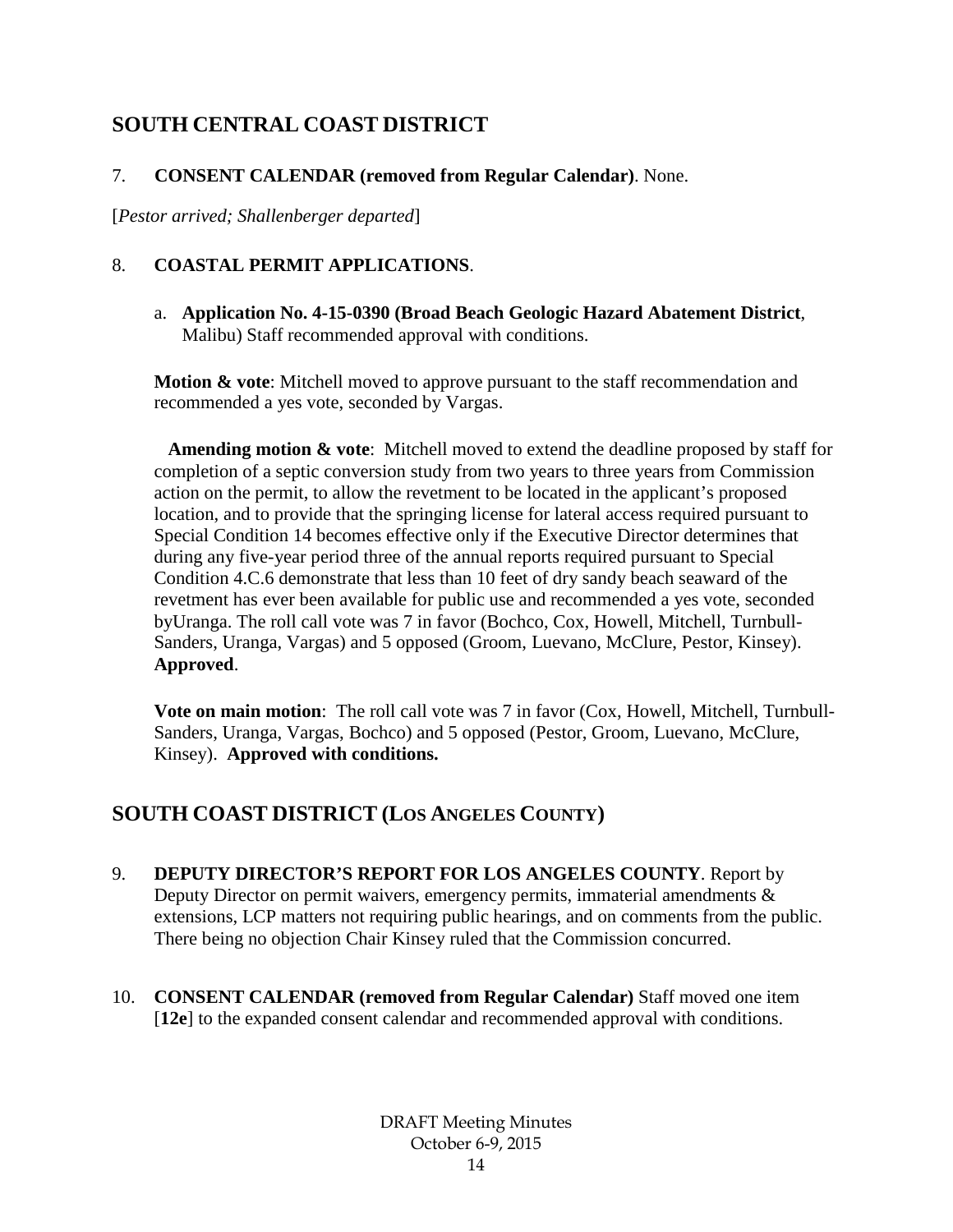**Motion & vote**: Turnbull-Sanders moved to approve the consent calendar pursuant to the staff recommendation and recommended a yes vote, seconded by Cox. Chair Kinsey ruled that the vote was unanimous in favor of the motion. **Approved with conditions**.

### 11. **NEW APPEALS**.

a. **Appeal No. A-5-VEN-15-0055 (Kamdar,** Los Angeles) Staff recommended that the Commission determine that Appeal No. A-5-VEN-15-0055 raised substantial issue on the grounds that the appeal was filed.

**Motion & vote**: Mitchell moved to determine that Appeal No. A-5-VEN-15-0055 raised no substantial issue on the grounds on which the appeal was filed and recommended a yes vote, seconded by Bochco. The roll call vote was 5 in favor (Groom, McClure, Mitchell, Uranga, Bochco) and 7 opposed (Luevano, Pestor, Turnbull-Sanders, Vargas, Cox, Kinsey) **Substantial Issue found.** 

b. **Appeal No. A-5-VEN-15-0059 (Kamdar,** Los Angeles) Staff recommended that the Commission determine that Appeal No. A-5-VEN-15-0059 raised substantial issue on the grounds that the appeal was filed.

**Motion & vote**: Mitchell moved to determine that Appeal No. A-5-VEN-15-0059 raised no substantial issue on the grounds on which the appeal was filed and recommended a yes vote, seconded by Cox. The roll call vote was 7 in favor (McClure, Mitchell, Uranga, Bochco Cox, Groom, Kinsey) and 4opposed (Luevano, Pestor, Turnbull-Sanders, Vargas,) **No Substantial Issue found.** 

- c. **Appeal No. A-5-VEN-15-0052 (Fabian Bever, California Eco Homes, LLC,** Venice, Los Angeles) Staff recommended that the Commission determine that **Appeal No. A-5- VEN-15-0052** raised substantial issue on the grounds on which the appeal was filed. There being no objection, Chair Kinsey ruled that the Commission found substantial issue and continued the matter to a future hearing.
- d. **Appeal No. A-5-VEN-15-0053 (Fabian Bever, California Eco Homes, LLC,** Venice, Los Angeles) Staff recommended that the Commission determine that **Appeal No. A-5- VEN-15-0053** raised substantial issue on the grounds on which the appeal was filed. There being no objection, Chair Kinsey ruled that the Commission found substantial issue and continued the matter to a future hearing.
- e. **Appeal No. A-5-VEN-15-0054 (Fabian Bever, California Eco Homes, LLC,** Venice, Los Angeles) Staff recommended that the Commission determine that **Appeal No. A-5- VEN-15-0054** raised substantial issue on the grounds on which the appeal was filed. There being no objection, Chair Kinsey ruled that the Commission found substantial issue and continued the matter to a future hearing.